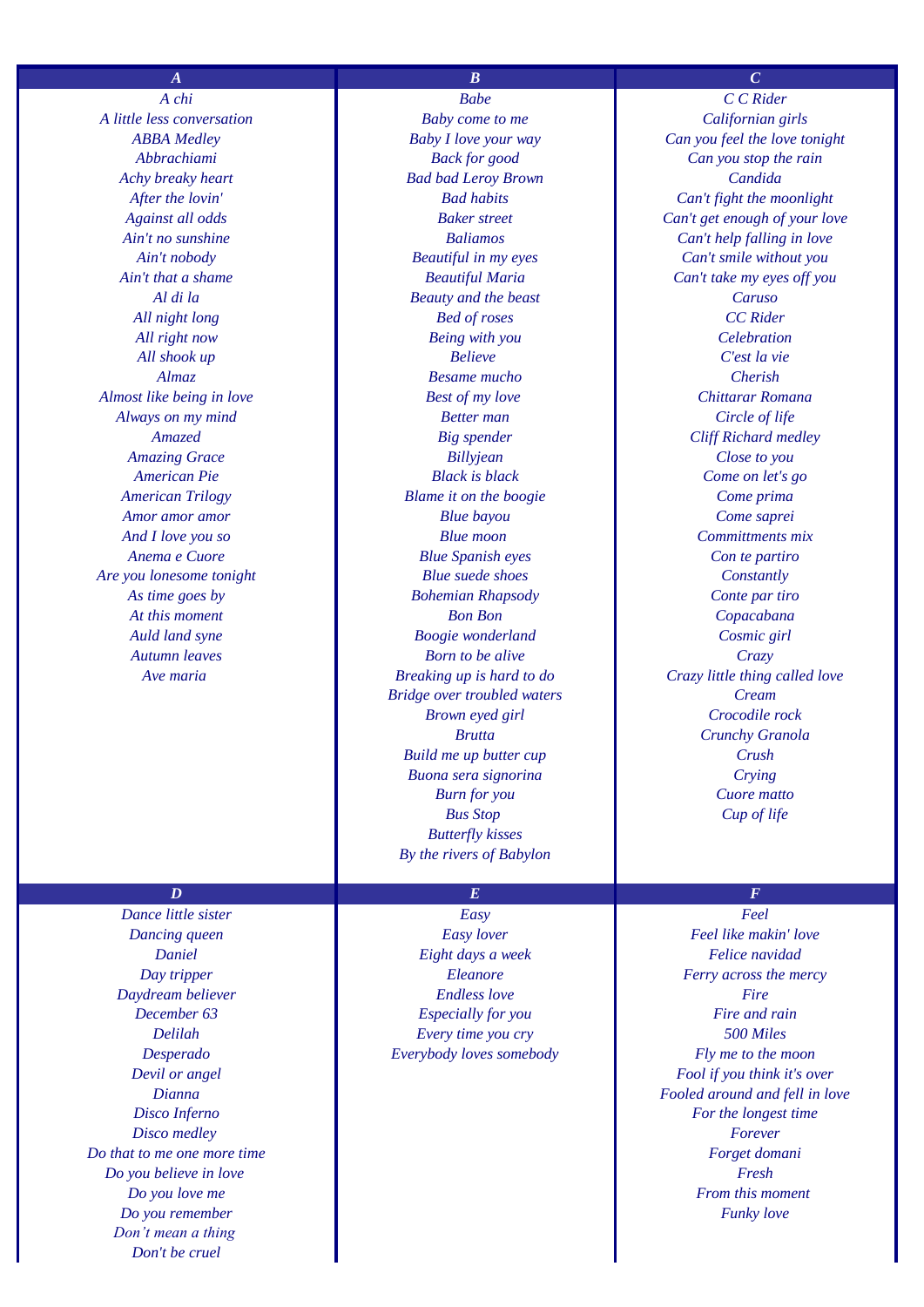*Don't leave me this way Don't let the sun catch you crying Don't stop 'til you get enough Dowah diddy Dream dream dream Dream lover*

*Good night sweet heart Hello Green green grass of home Hero Guantan amera Hey*

## $G$  *H*

*Georgia Had the time of my life Get away Hard to handle Get on your feet Hard to say I'm sorry Give me one reason Have a very merry Christmas Give me the night Have I told you lately Gli occhi Miei He ain't heavy Gonna fly now Heartbreak Hotel Good lovin' Heaven knows Good luck charm Heaven must be missing an angel Grease Help Grease lightning Help is on its way Grease Medley Help me make it through the night Great balls of fire Help me Rhonda Great pretender Help yourself Guarda Hey baby Hit me baby one more time Hold me thrill me Hollywood nights Honky tonk woman Hooked on a feeling Hopelessly devoted Hot hot hot Hotel California Hound dog How deep is your love How do I live How do you do what you do to me How sweet it is 2 b loved by u*

## *Hurt*

*I can be so good for you Johnny be good Lady I can see clearly now Just a Gigolo Lady "Mojo" I can't stop lovin' you Just once Lady in red I don't wanna talk about it Just the way you are Lady Marmalade I go to Rio Lady's night I knew I loved you before I met you Last thing on my mind I love to love Let me be there I need to know Let's dance I saw her standing there K Let's get it on I shot the sheriff Key Largo Let's groove tonight I still call Australia home Khesan Let's twist again*

*I ain't missing you Jailhouse rock La bamba I am blessed Jessy's girl La cumparsita I can't tell you why Just the 2 of us Lady is a tramp I count the minutes Just the way u look tonight Lady love*

# *I J L*

*I feel good Just you and I Lady take a look at me now I just want to stop Land of a 1000 dancers I like it Leave your hat on I love the nightlife Left my heart in San Francisco*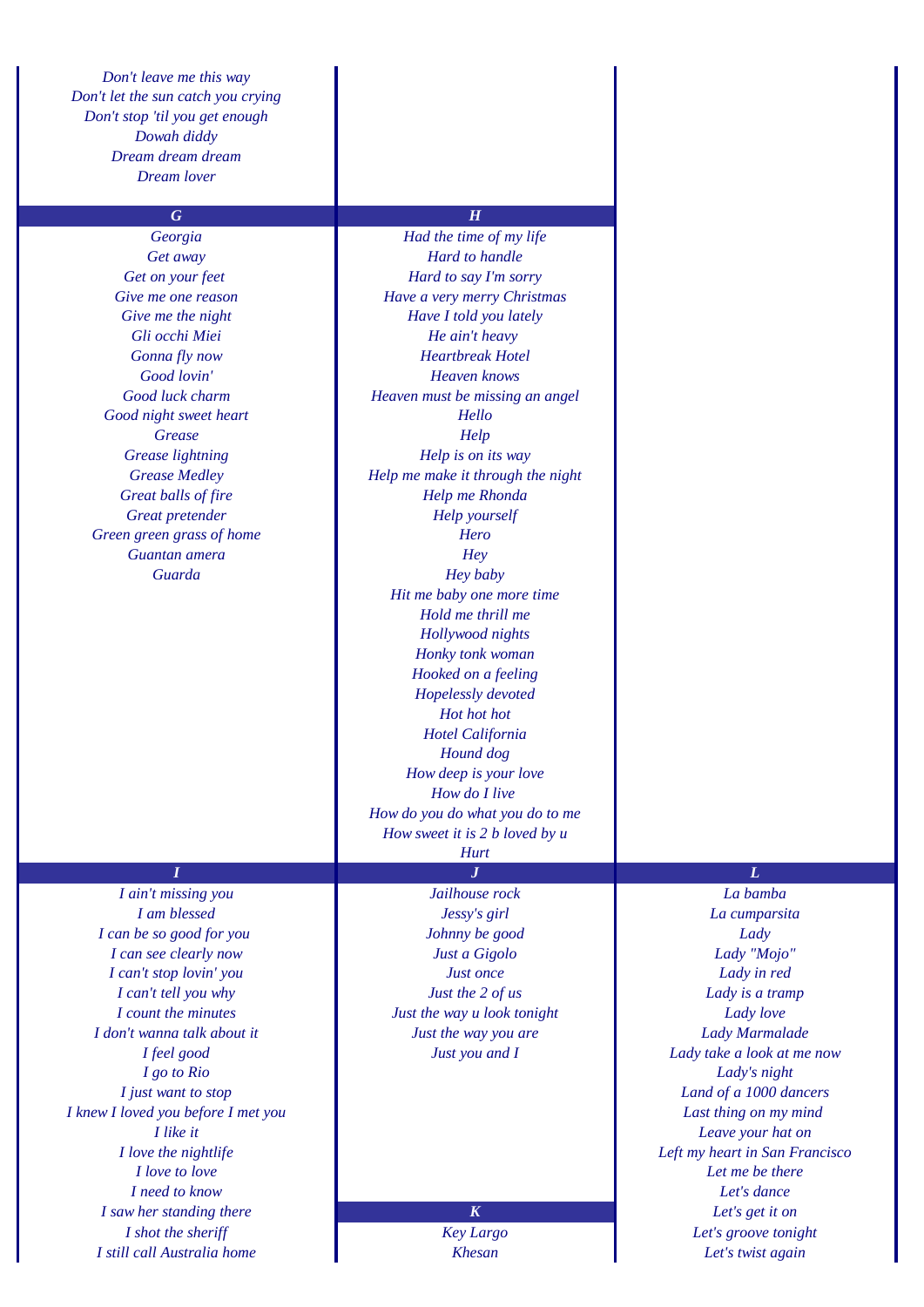*I was made for dancing Knock 3 times Little sister If tomorrow never comes Love If you could read my mind Love boat If you leave me now Love grows I'll be your baby tonight Love me tonight I'll never break your heart Love on the rocks I'm out of love Love shack I'm walking on sunshine Love story In your eyes Instant replay Io che non vivo Is this love that I'm feeling It don't mean a thing It had to be you Italian medley It's all in the game It's impossible It's not unusual It's now or never It's raining men It's so easy It's still rock'n'roll to me I've got you under my skin*

*Madonna degli abbandonati Never can say goodbye Queen medley Makin' whoopee New kid in town Man eater Nikita Marie's the name latest flame Reginella campongola Marina Reminiscing Masquerade Respect Memories are made of this Return to sender Midnight hour Reunited*

*I swear Kind of hush Life I think I love you King of wishful thinking Like the way I do I want it that way Kiss me L'Italiano I who have nothing Knock on wood Livin la vida loca I will survive Knock three times Livin' on a prayer I wish you love Knowing me knowing you Loaded I write the songs Ko Ko Mo Locomotion*

*I wanna hold your hand Kiss Lipstick on your collar If I can't have you Long train running If I let you go Looking through the eyes of love Il bivio Love is a wonderful thing Il mondo Love is all around me I'll be around Love is in the air I'm a believer Love potion No 9 I'm not in love Love really hurts without you In dreams Love theme Love theme Love theme In my heart Love will keep us alive In the still of the night Love will keep us together Love will keep us together In the stone Lying eyes*

*Macho man Nessun dorma Quando quando quando Maggie May Never gonna fall in love again Make it with you Never gonna give you up Mama mia New York New York Mambo No 5 New York state of mind Man without love No matter what R Mandy Non ho l'eta Rags to riches Maria Not that kind of girl Raining in my heart Maria Maria Nut bush Reet petite*

## $M$  and  $N$  and  $Q$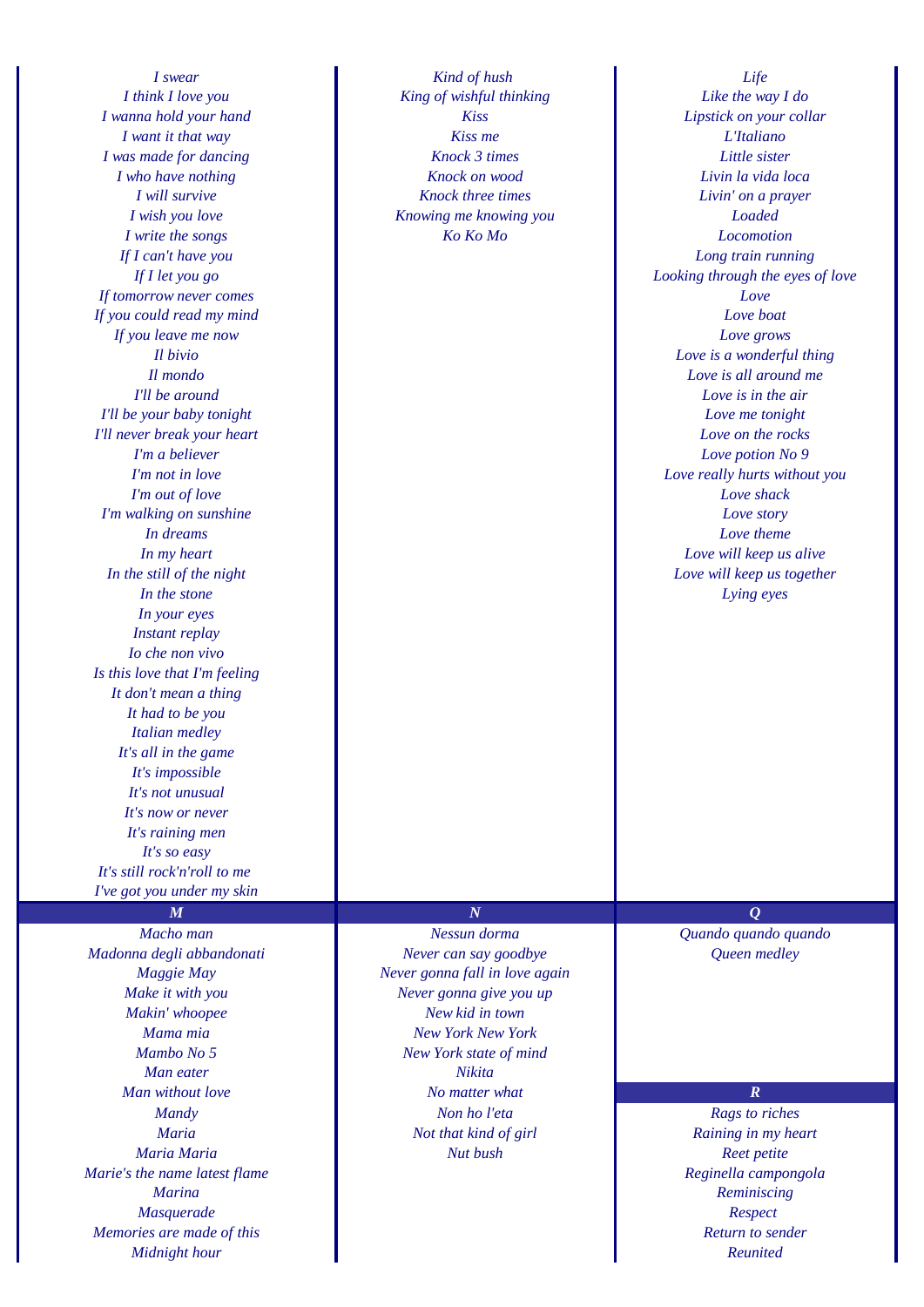*Moliendo café O Rio Money, money O sole mio Rivers of Babylon My 1st, my last my everything Open arms My eyes adored you Overjoyed My first, My last, my everything My girl My guy My heart will go on My life My love grows My prayer* **P** *My Sharona Papermoon*

*Santa Claus is coming to town Survive Tutti frutti Sapore di sale Suspicious minds Twilight time Save the last dance for me Sweet Caroline Two out of three ain't bad Saving all my love Sweet child of mine Two strong hearts Say a little prayer for you Sealed with a kiss See ya' later alligator Sentimental fool* **<b>***T U She works hard for the money That's the way I like it She's always a woman to me The girl from Impanema Very superstitious*

*Moon dance Oh yeah, mi canto**Rock around the clock Moonlighting Old time Rock'n'Roll Rock with you More On the wings of love Rock'n'roll medley More than words One is the lonliest number Rubber neckin Morning One night with you**Rudolph**Rudolph**Rudolph Music of the night Only the lonely Run around Sue Mustang Sally Only you Runaway*

*My way Peaceful easy feeling Peggy Sue People Phantom of the Opera Play that funky music Playing to win Please don't ask me Please don't go Please release me Pretty woman Private emotion*

## *S S………..cont T….cont*

*September Take good care of my baby Una lacrima sul viso Sex bomb Take me to the river Una spina e una rosa Sexy eyes Tarantella Unchain my heart Sha la la la la Tear drops Unchained melody Shake a tail feather Tears in heaven Under my skin Shake rattle and roll Tears on my pillow Under the boardwalk She Teddy Bear Unforgettable She bangs That old black magic Uomoni soli She believes in me That's amore Uptown girl Sherry baby The birdy dance She's a lady The gambler V She's like the wind The girl is mine Viva Las Vegas*

*Misty Rhinestone cowboy Moody blues Oh what a night Rock and roll is here to stay*

*San Francisco Sunny Try a little tenderness Sandy Surfin USA Turn your love around Satin doll Sway Twisting the night away*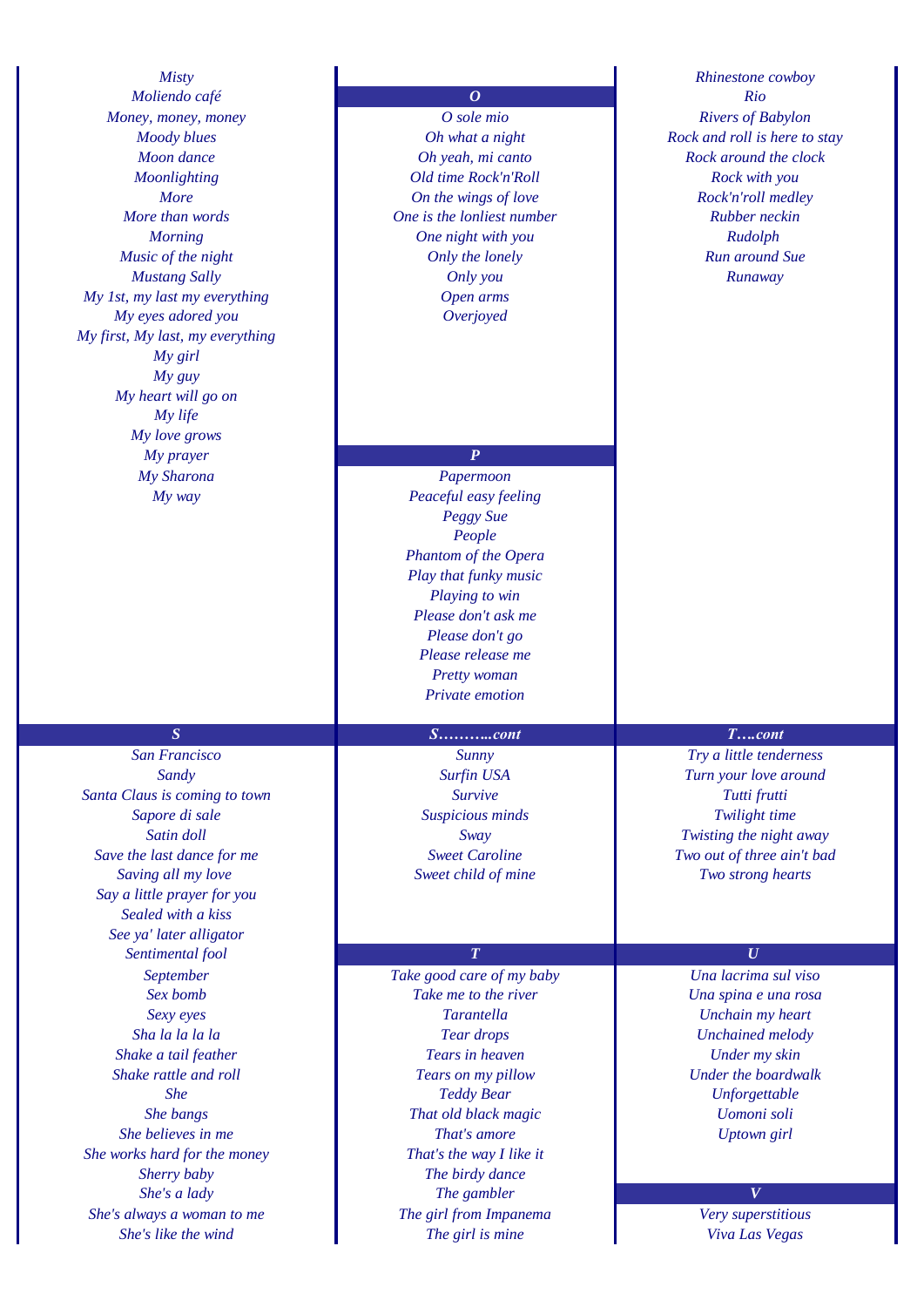*Since I don't have you The impossible dream Singin' in the rain* **The last dance** *Something about the way you look tonight The way you make me feel What's new pussycat Sorry seems to be hard word Three times a lady When you say nothing at all Spend my lifetime lovin you Tie a yellow ribbon Whenever wherever*

> *Y Yesterday*

*YMCA You 2 me are everything You and I You are so beautiful You are the sunshine of my life You don't have to say you love me You gave me a mountain You give love a bad name You make me feel brand new You should be dancing You to me are everything You'll never find You'll never walk alone Young hearts run free Your mamma don't dance You're just another part of me You're my world You're nobody till somebody loves you You're sixteen You're the one that I want Your're so vain You've got a friend You've got it*

*She's not you The girl of my best friend Vivo per lei Silly love songs The great pretender Volare Simply the best The greatest love of all Singin the blues The more I see you W Slippin' away The most beautiful girl in the world War is over Smoke gets in your eyes The night has 1000 eyes We are family Smooth The one that I want We belong together So this is Christmas The prayer Welcome to my world Some gets in your eyes The wanderer We're in this love together Some girls The way What a wonderful world* **Someone like you The way you look tonight** *What can I say Something stupid The wonder of you When a man loves a woman Somewhere my love There's a kind of hush When I fall in love Somewhere out there This is the moment When the war is over Song sung blue Thousand eyes When you sang to me Stand by me Till Where did you go Stars Till there was you Who's holding Donna now Starting over Time warp Why can't this be love* **Steppin out** *Titanic theme song* **Wild one** *Such a night Together forever Wishes Suddenly Treat her right Without you Sugar pie honey bunch Trouble Wonderful tonight Summer nights True Words Summer of 69 Truly*

*Spanish eyes Through the years When you tell me that you love me Speak softly love Ti amo When you're in love with a beautiful woman Storie di tutti giorni To all the girls I've loved before Will you still love me tomorrow Street life To love somebody Wish me luck as u wave me goodbye*